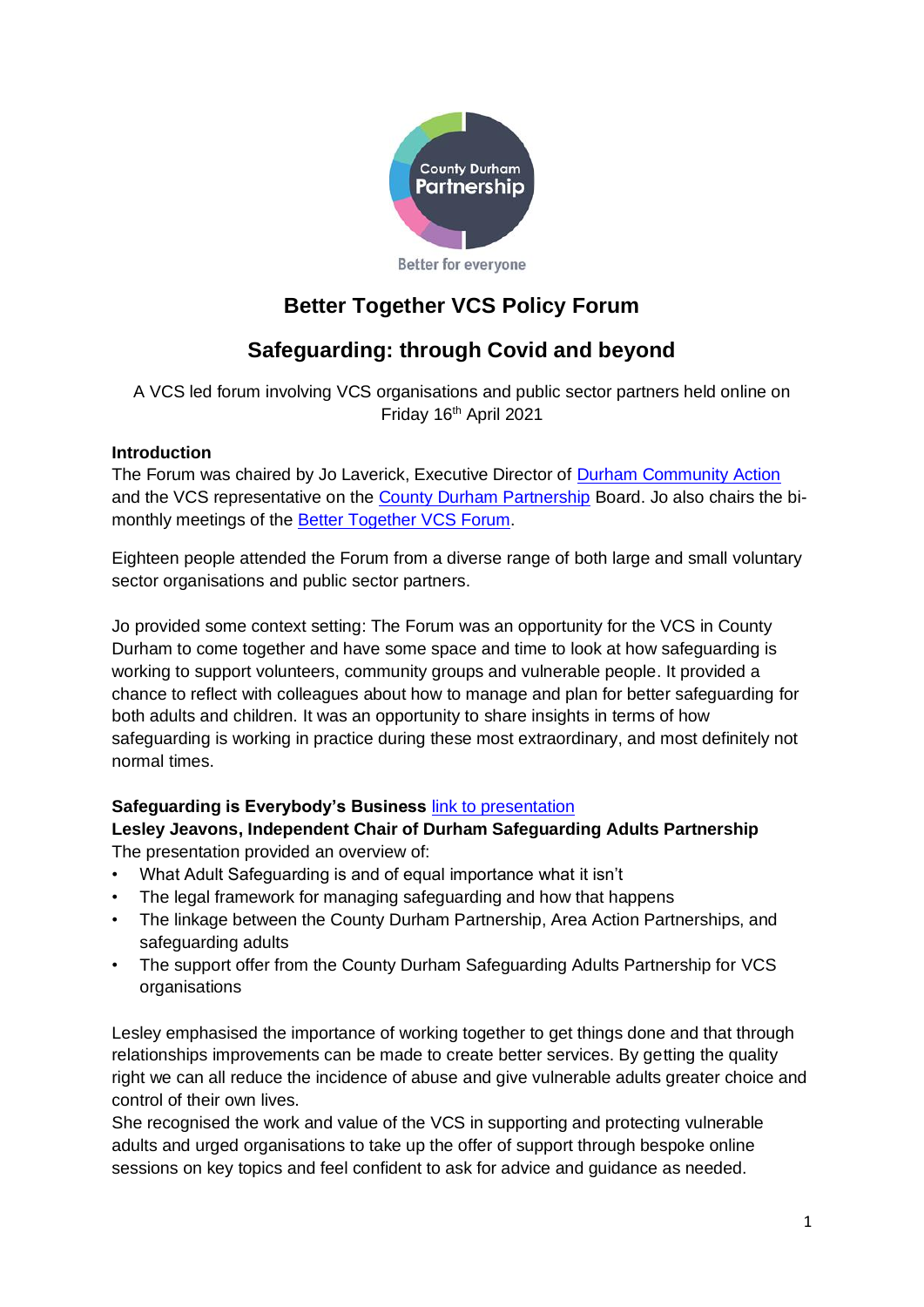#### Contact Information

Website: [Durham Safeguarding Adults Partnership](http://www.safeguardingdurhamadults.info/) Email: [sabbusinessunit@durham.gov.uk](mailto:sabbusinessunit@durham.gov.uk) Tel: 03000 268 870 / 268 871 If you are concerned that an adult is being abused or neglected report your concern to Social [Care Direct](https://www.durham.gov.uk/socialcaredirect) on 03000 267 979.

### **Safeguarding Children Partnership**

#### **Dave Pickard, Independent Chair/Scrutineer of Durham Safeguarding Children Partnership**

Dave gave a verbal overview of the Safeguarding Children Partnership which provides the safeguarding arrangements under which the safeguarding partners and relevant agencies work together to coordinate their safeguarding services, identify and respond to the needs of children in County Durham, commission and publish local child safeguarding practice reviews and provide scrutiny to ensure the effectiveness of the arrangements.

The three Statutory Safeguarding Partners in Durham are: The County Durham Clinical Commissioning Group; Durham County Council (Children and Young People's Service); Durham Constabulary. These three Safeguarding Partners are charged with supporting and enabling local organisations and agencies to work together to keep children safe and help prevent harm through early intervention.

There is a wealth of information and resources on the DSCP website to equip practitioners to be the best they can. Training is free for VCS organisations.

Contact Information Website: [Durham Safeguarding Children Partnership](https://durham-scp.org.uk/) Email: [dscpsecure@durham.gov.uk](mailto:dscpsecure@durham.gov.uk) Tel: 03000 265 770

If you have a concern about a child or young person's welfare who lives in County Durham, call First Contact on 03000 267 979.

**Safeguarding: through Covid and beyond - VCS Perspective** [Link to presentation](https://www.durhamcommunityaction.org.uk/public/dca/www/uploads/files/VCS%20Perspective%20Safeguarding%20Presentation.pptx) **Abby Thompson, Volunteering Development Manager, Durham Community Action** Abby gave a brief overview of how the VCS has been responding to Safeguarding issues during the Covid-19 Pandemic. She outlined what new measures are in place and the new safeguarding risks and issues which have arisen for organisations and their beneficiaries and volunteers during the pandemic.

She reminded participants that DCA provide information and training on safeguarding for VCS organisations and community groups including community buildings. Information and resources can be found on their [Safeguarding webpage.](https://www.durhamcommunityaction.org.uk/safeguarding.html) Abby is the VCS lead for safeguarding in relation to the two safeguarding partnerships.

Abby introduced the following two organisations who had been asked to share their insights into Safeguarding through Covid and beyond: